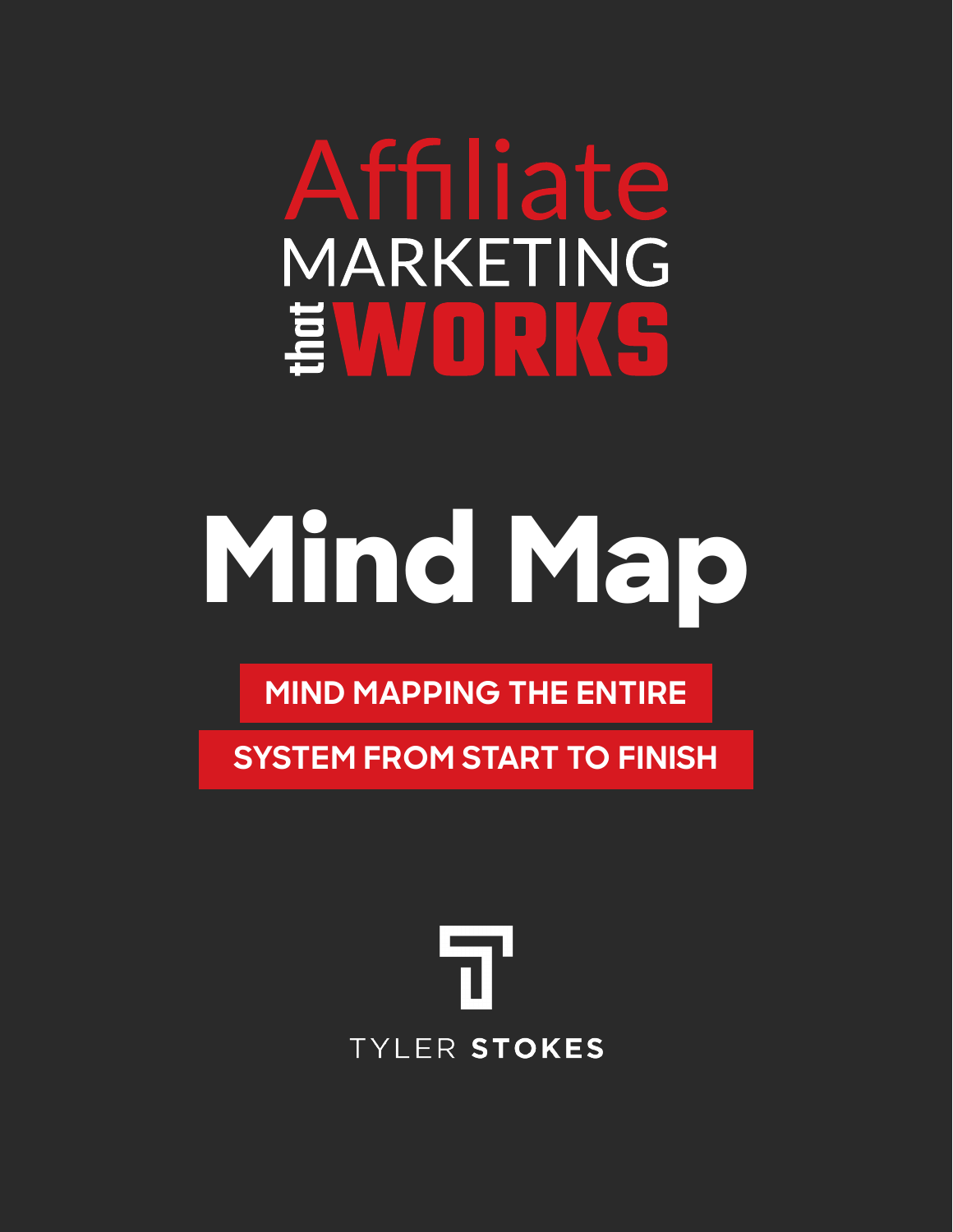# **Welcome to the Affiliate Marketing That WORKS:**





This resource lays out the process that I personally use to create affiliate marketing businesses that have allowed me to become financially free.

I started working with this business model over 15 years ago, and after failing many times, and buying dozens of online courses and programs, I finally put all the pieces together.

This Mind Map boils down the essence of what the Affiliate Marketing That WORKS system is, so you could see it in just a few pages.



**2**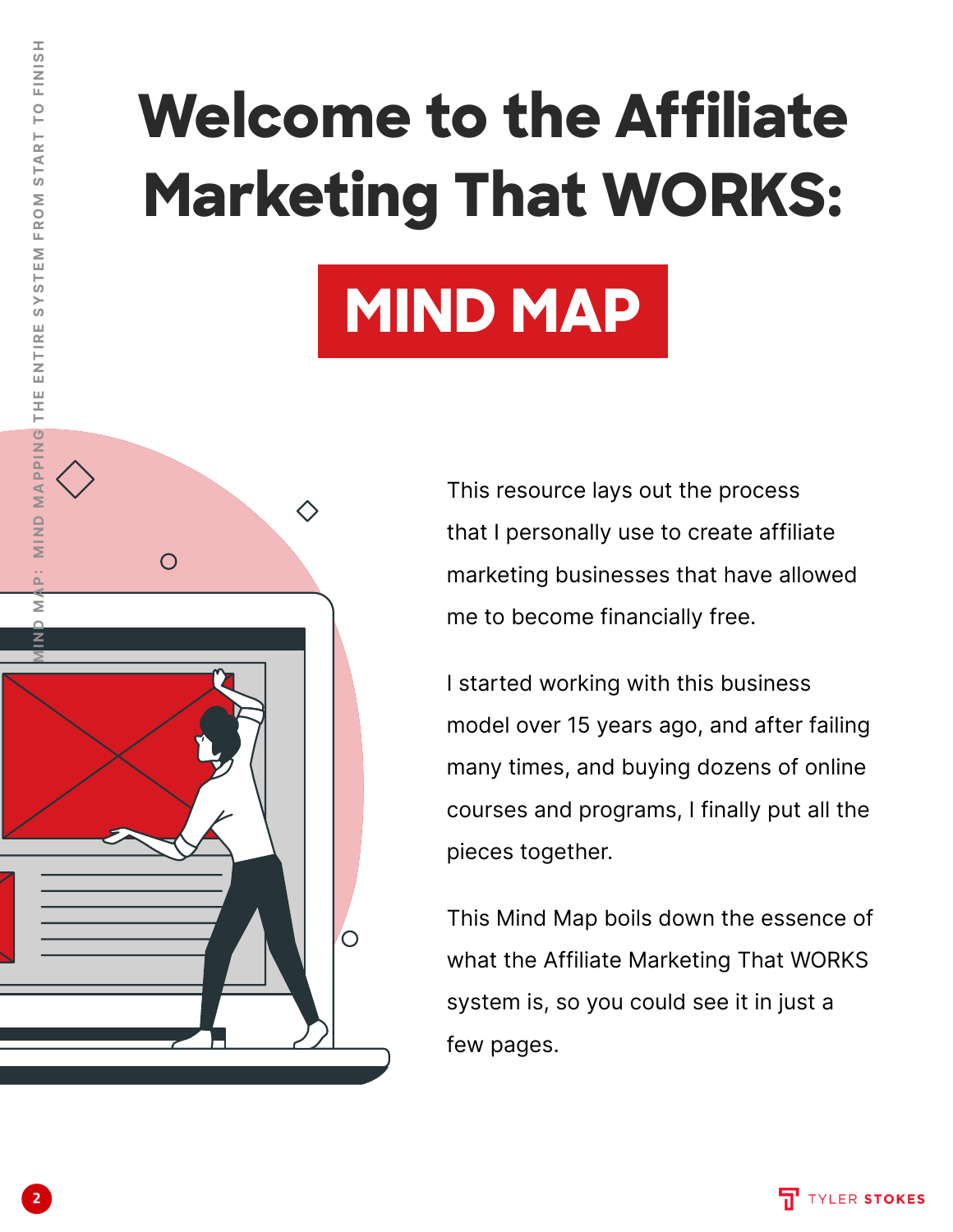#### **Strategy**

Strategy comes first. This is how you get started. It's important to know your new role as an entrepreneur and business owner. You need to have a crystal clear understanding of how affiliate marketing works, and exactly what your strategy will be.



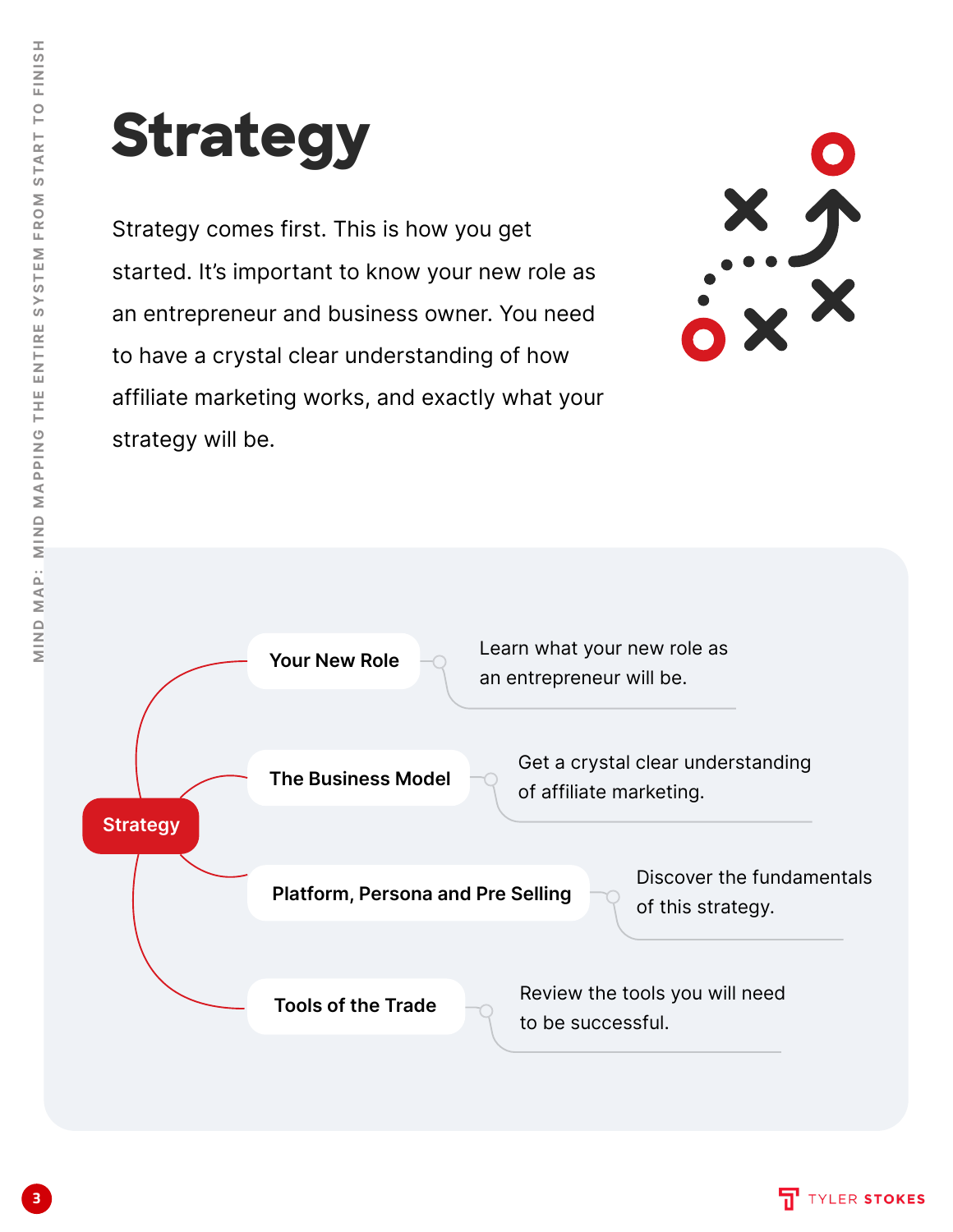# **Find Your Niche**

Finding your niche is where you start to take some action. There are several tactics you can use to find and evaluate a topic for your business. This step is super important and should not be rushed.





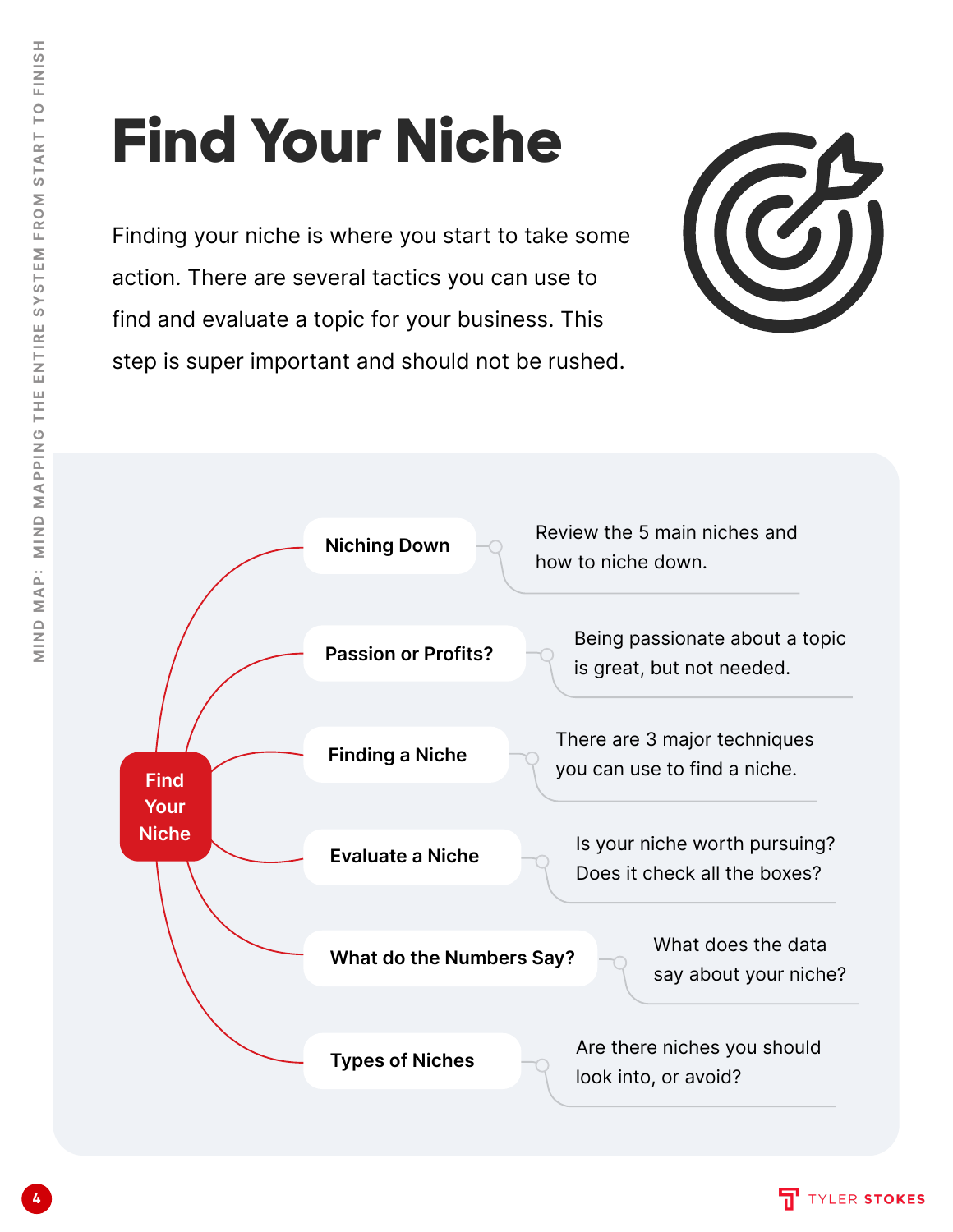#### **Keyword Research**

Keyword research is where you can finalize your topic, and gather all the content topics you will produce on your website. Proper keyword research can be a huge factor in the overall success of your business.



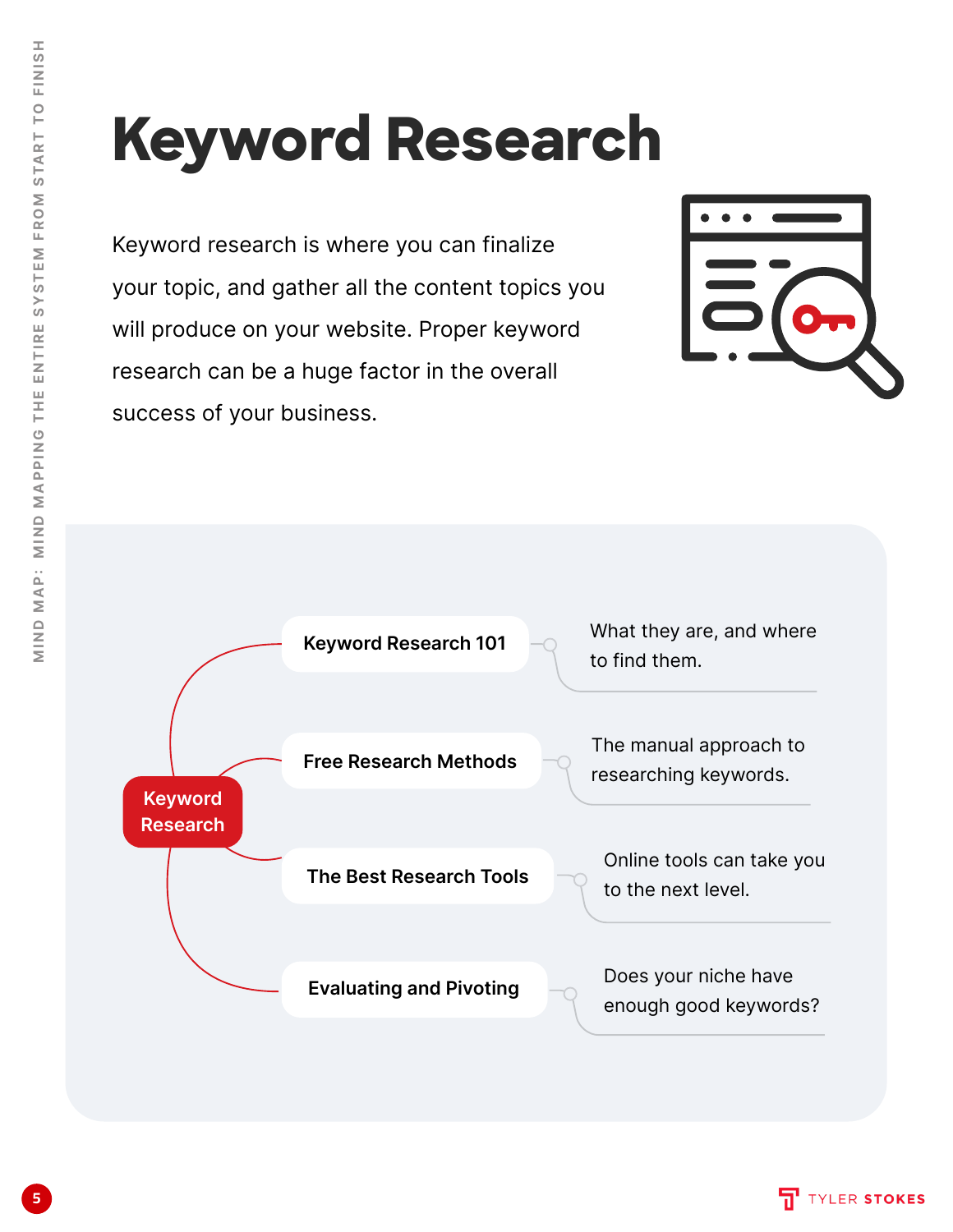## **Build Your Website**

Building your website is easy, but there are a few key settings and components you need to get right. There are best practices for setting up your domain name and web hosting, along with using WordPress properly for affiliate marketing.





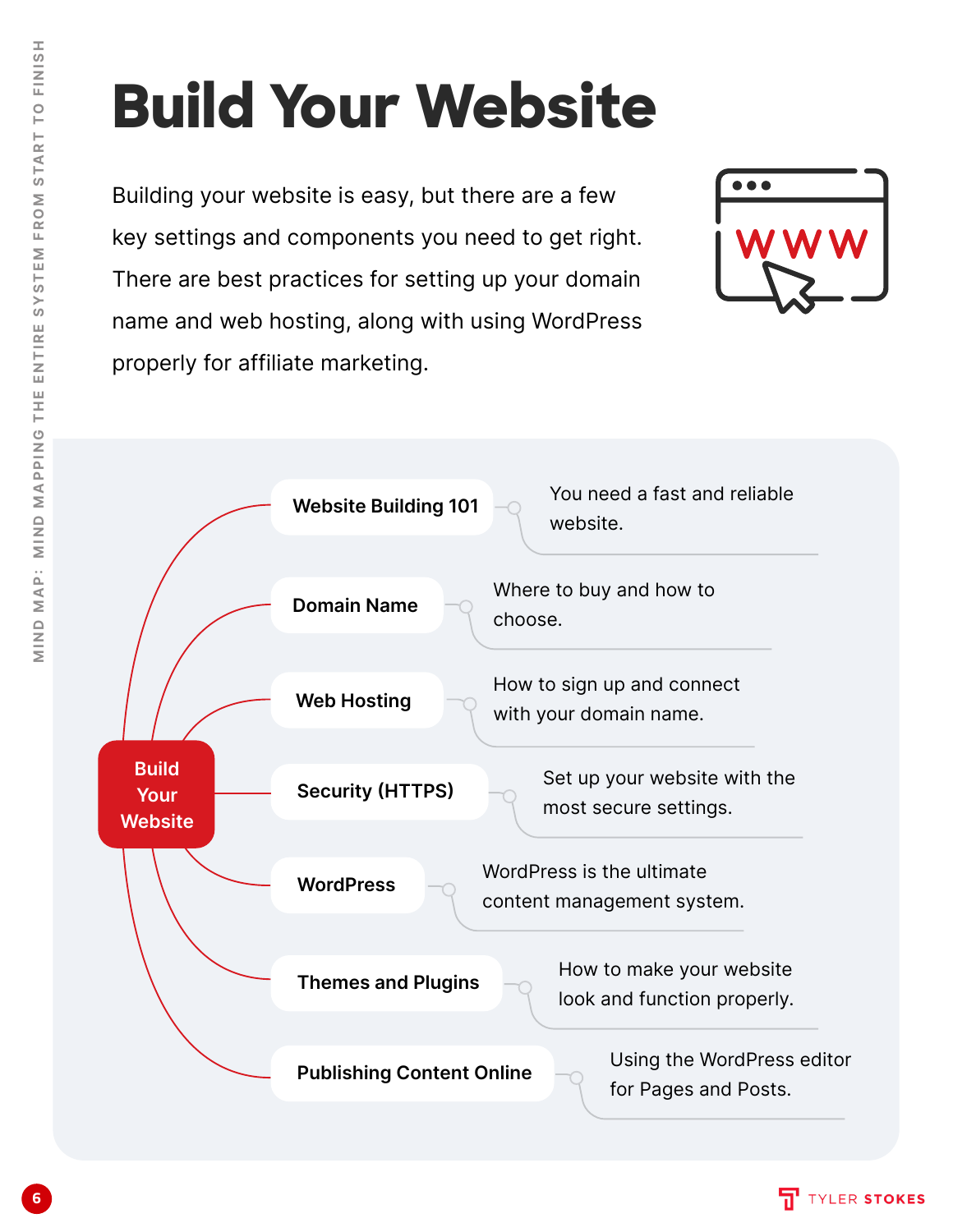## **Create Content Online**

Your content needs to rank high on Google, and convert your readers into affiliate commissions. In order to make money through a Themed Based Content Website, we need to satisfy both the search engines (Google), and our website visitors.



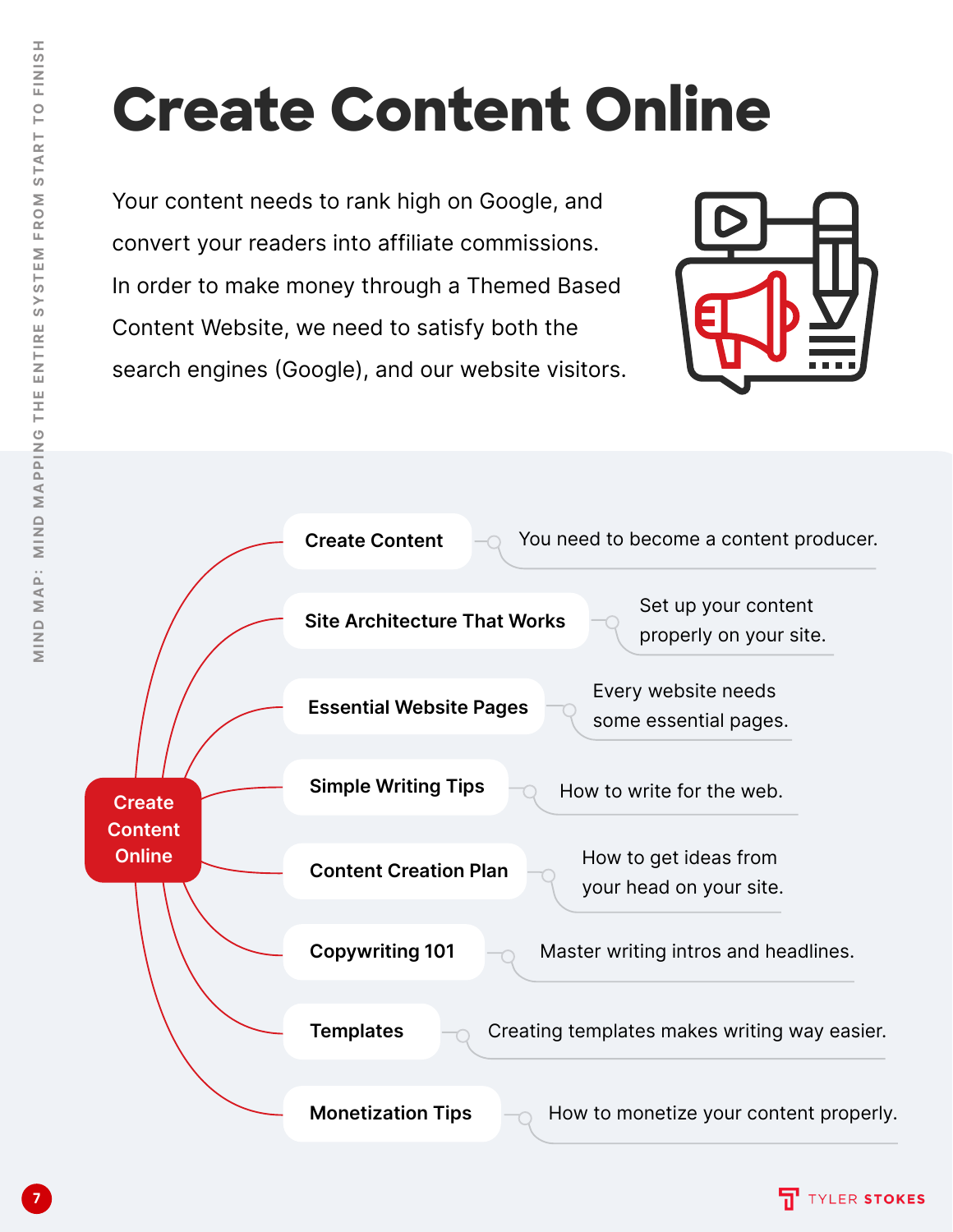## **Search Engine Optimization**



Search Engine Optimization (SEO) is needed for website traffic generation. You need to optimize your website properly so people can find it on Google. This is probably the most misunderstood process when it comes to building a successful online business.